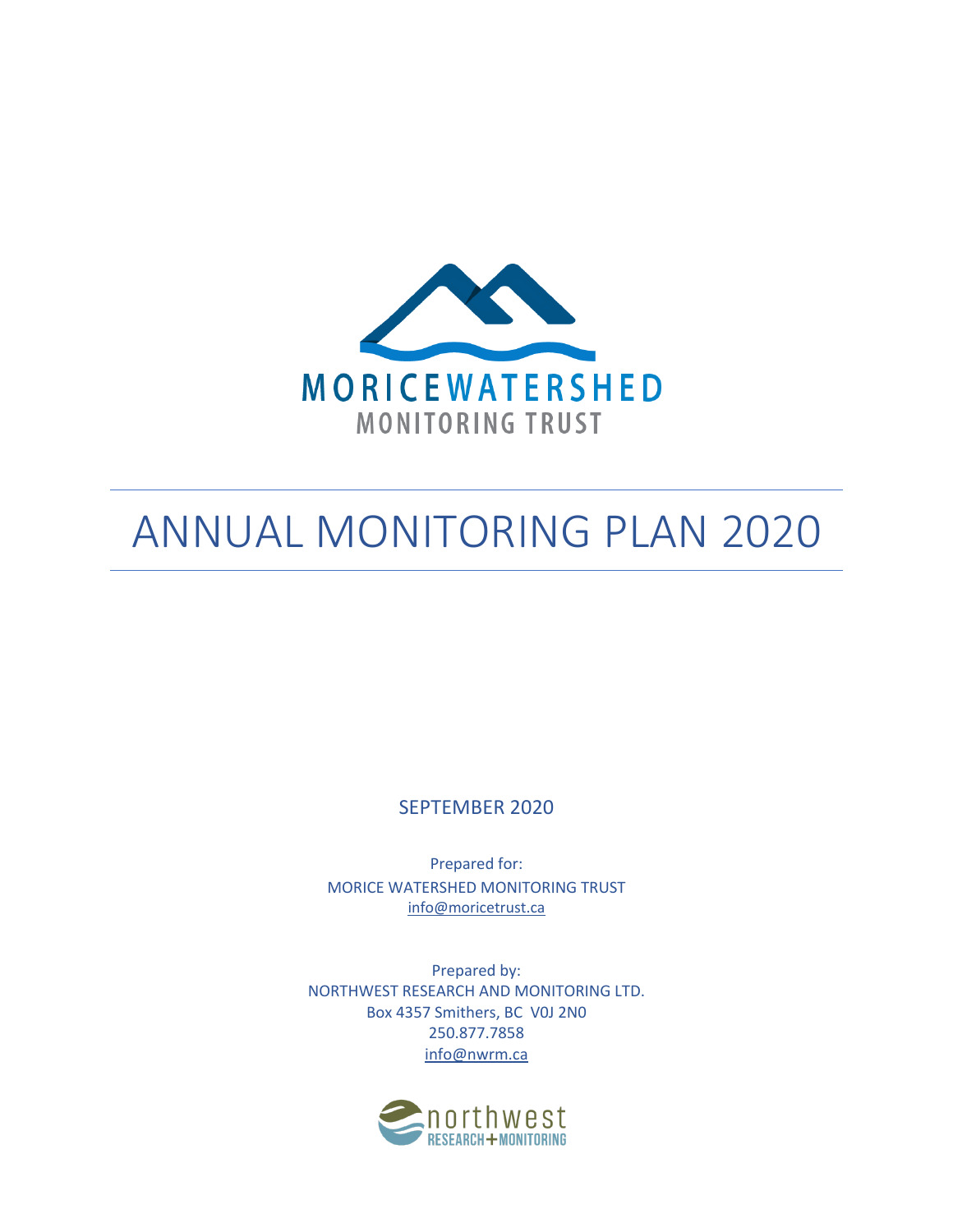# **TABLE OF CONTENTS**

| 1.0 |       |  |
|-----|-------|--|
| 1.1 |       |  |
| 1.2 |       |  |
| 1.3 |       |  |
| 2.0 |       |  |
| 2.1 |       |  |
|     | 2.1.1 |  |
| 2.2 |       |  |
| 2.3 |       |  |
|     | 2.3.1 |  |
|     | 2.3.2 |  |
|     | 2.3.3 |  |
|     | 2.3.4 |  |
| 2.4 |       |  |
|     | 2.4.1 |  |
|     | 2.4.2 |  |
| 2.5 |       |  |
|     | 2.5.1 |  |
|     | 2.5.2 |  |
| 2.6 |       |  |
|     | 2.6.1 |  |
| 3.0 |       |  |
| 4.0 |       |  |
| 5.0 |       |  |

# **List of Tables**

| Table 1. |  |  |  |
|----------|--|--|--|
|----------|--|--|--|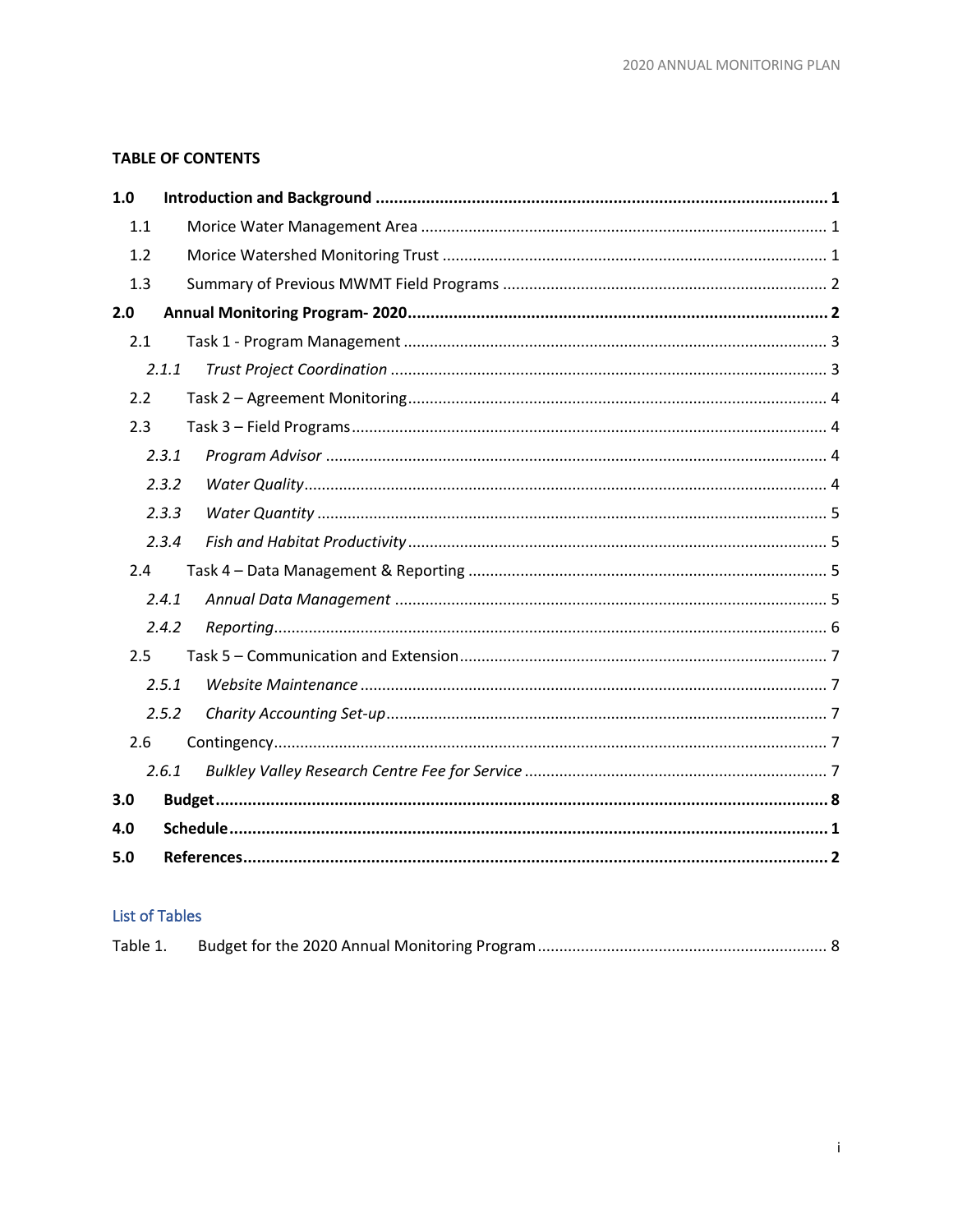#### **1.0 INTRODUCTION AND BACKGROUND**

#### **1.1** Morice Water Management Area

The Morice Water Management Area (MWMA) was established as part of the Morice Land and Resource Management Plan with the intent to protect the hydrological integrity, water quality, water quantity, and fisheries of the upper Morice River watershed in Wet'suwet'en traditional territory (MAL 2007). Overarching objectives for the MWMA included the development of an area-based water management plan and a water monitoring program. Initial objectives of the water monitoring program were to establish baseline data for the development of water quality objectives and guidelines.

A framework for water monitoring and assessment for the MWMA was prepared in June 2008, and initial monitoring was conducted by the Office of the Wet'suwet'en (OW) in the summer of 2008, and the MWMA Multi-Year Operational Plan for water monitoring was created in 2009 (Gordon and Associates Ltd. 2009). Since 2008, there have been independent monitoring activities undertaken in the watershed by the Province, the Office of the Wet'suwet'en, and industry. These programs have focused largely on monitoring potential impacts from past disturbance or collecting baseline water quality data. While these efforts constitute a substantial amount of work accomplished within the watershed, there was need for a longer- term, scalable, and consistent program that could adapt with developing partnerships and provide opportunities for additional resources over time.

#### **1.2** Morice Watershed Monitoring Trust

The Morice Watershed Monitoring Trust (MWMT) was established in 2012 to enable longer-term monitoring of the MWMA and establish a path forward for addressing objectives and guidelines. The MWMT is directed through its Trust Agreement to be responsible for monitoring the implementation and effectiveness of BC / Wet'suwet'en government-to-government agreements, and related natural resource management activities, plans, and policies in the MWMA (the 'Morice Plans').

One of the primary purposes of MWMT is to gather baseline data within the MWMA to determine if water quality is sufficient to maintain the well-being of the Wet'suwet'en (in relation to fish and drinking water). The 2009 MWMA Operational Plan provided a well-structured framework for water quality monitoring and was instrumental in the development of the MWMT Monitoring Framework—a working document that provides operational guidance by defining and categorizing the anticipated risks/pressures in the watershed and sub-units, goals and objectives specific to each category, and tasks required to successfully address objectives.

In 2015, MWMT developed a Strategic Direction Plan that focused on five Core Values: Water Quantity, Water Quality, Sediment Quality, Fish and Habitat Productivity, and Information Sharing (MWMT 2015). The initial focus of watershed monitoring program was to establish a scientifically valid baseline of water quality data that accounts for natural variation. The role of the MWMT is to collect information related to the goals and objectives for the Morice Water Management Area and communicate this information to the Trustees, decision makers, and others as appropriate.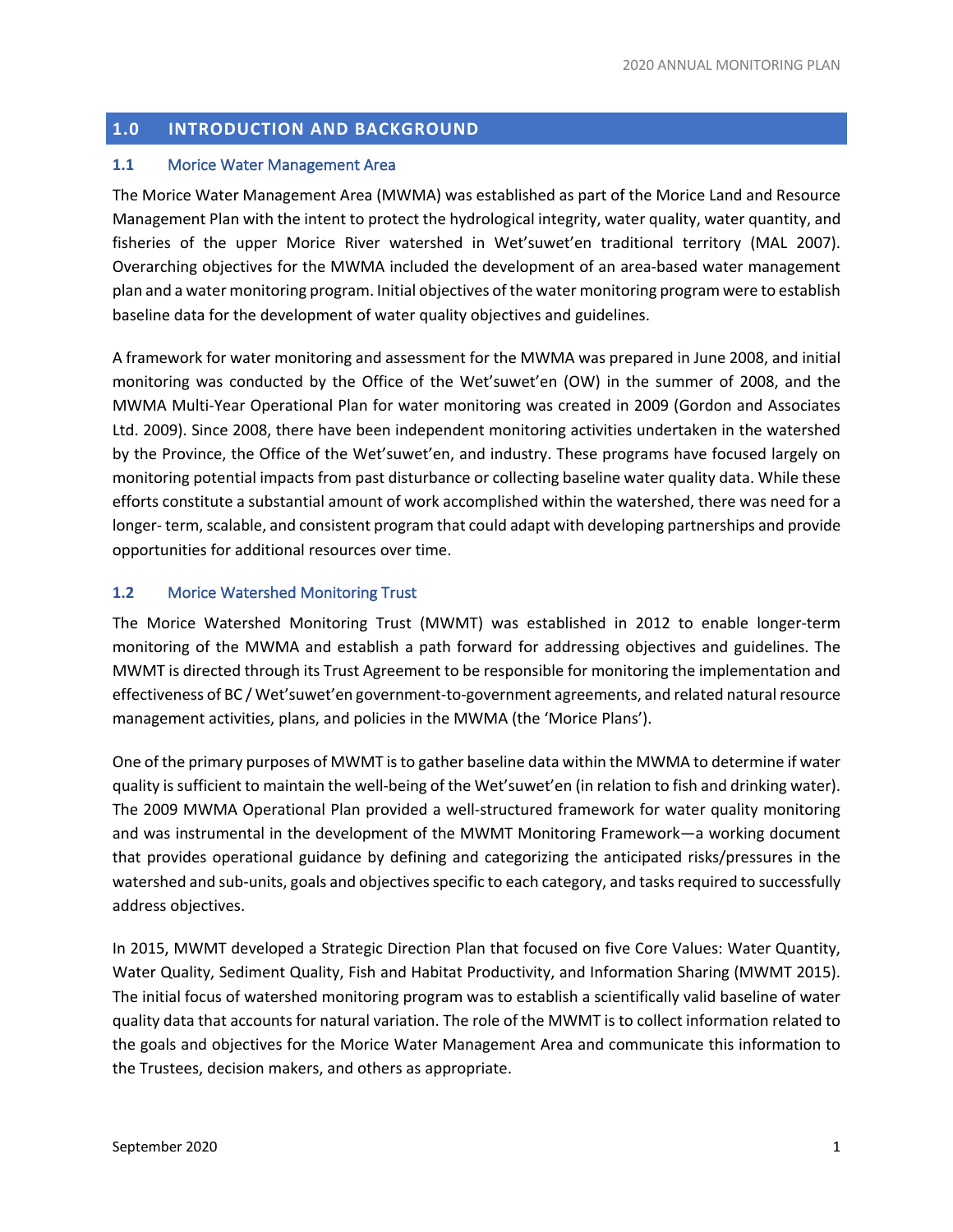#### **1.3** Summary of Previous MWMT Field Programs

One of the main objectives of the MWMT is to collect baseline data on the aquatic health necessary to support salmon and other fish, including water quality, water quantity, biology, geomorphology and connectivity data, which collectively inform indicators of natural resource sustainability and ecosystem health identified in the Morice Plans. The following briefly summarizes MWMT field programs conducted to date:

- Between 2015 and 2017 sampling was conducted at various time steps at five sites within the MWMA with most monitoring effort being of short-term and spatially limited measurements.
- In 2019 MWMT initiated a 5-in 30-water quality program at eight sites within the MWMA (winter and summer programs).
- In 2019 the monitoring program expanded to include the Core Values of Water Quantity and Fish Habitat and Productivity:
	- o Two hydrology stations were established at Maxan Creek and Gosnell River.
	- o Fourteen Canadian Aquatic Biomonitoring Network (CABIN) sites were sampled using the Sequencing the Rivers for Environmental Assessment and Monitoring (STREAM) DNA (eDNA) protocols. This occurred through three different field programs: MWMT (8 sites), OW (three sites), and Ministry of Environment (three sites) The three Ministry of Environment sites were also sampled using the traditional CABIN protocols for comparative purposes. .

In 2018, a report was prepared for the MWMT that summarized and analyzed water quality data from the MWMT (2015-2017) and data from the BC environmental Monitoring System (EMS) database representing 37 additional sites monitored between 1996 – 2017 (Oliver 2018). The report provided several recommendations for potential additional questions and monitoring strategies that were considered in the development of the 2020 monitoring program. The full report can be accessed from the Morice Watershed Monitoring Trust website http://moricetrust.ca/reports.php

# **2.0 ANNUAL MONITORING PROGRAM- 2020**

Each year an Annual Monitoring Plan (AMP) is developed to set out the year's proposed activities and budget which are created from the MWMT Monitoring Framework and is consistent with the MWMT Agreement. The 2020 AMP documents and generally describes monitoring programs that will be implemented by the MWMT, either independently or through partnerships. The Plan also contains considerations regarding integration between disciplines, and annual reporting recommendations.

The following subsections describe the components of the 2020 monitoring program. A detailed budget is provided in **Section 3.0** and a schedule is provided in **Section 4.0**.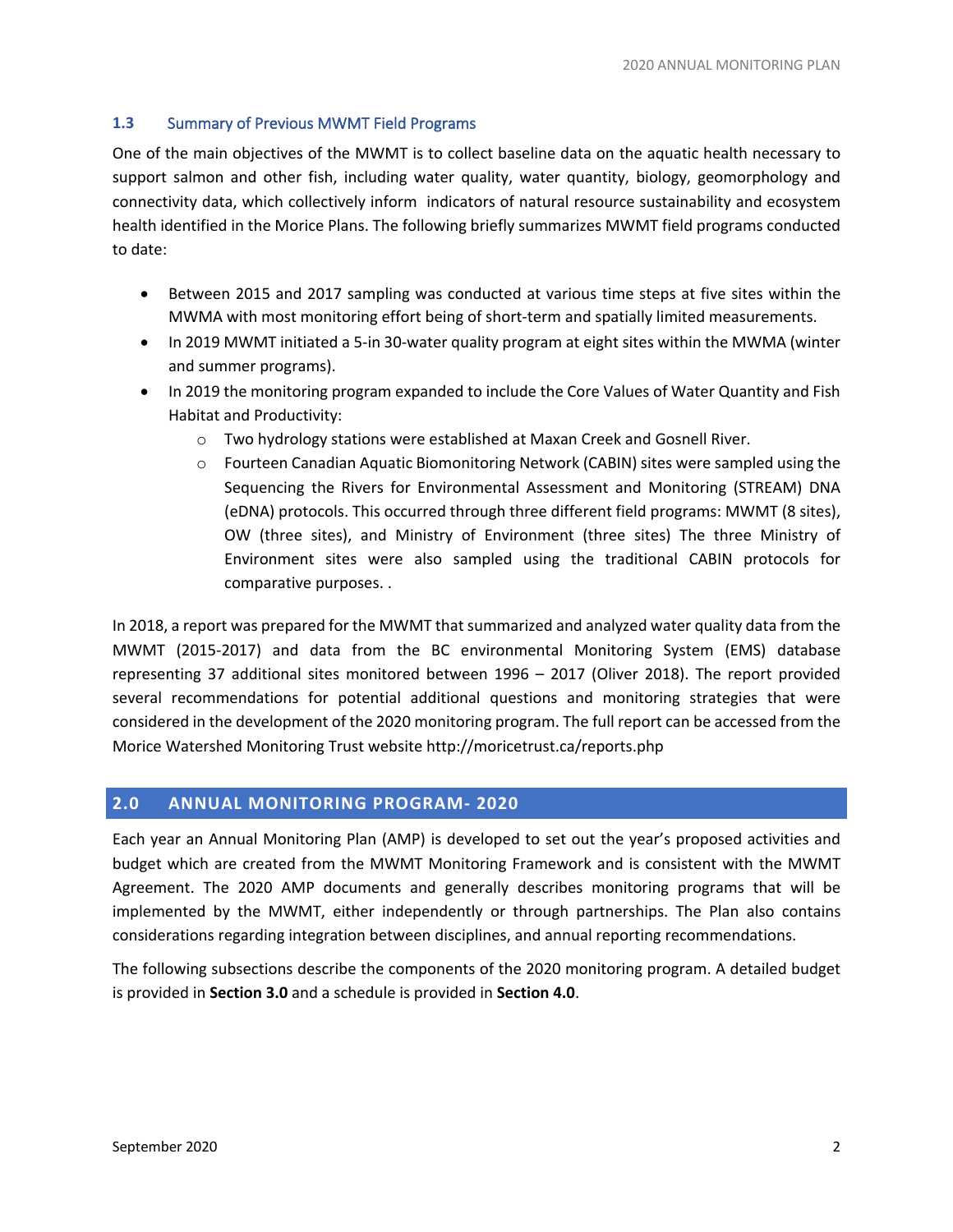#### **2.1** Task 1 - Program Management

#### *2.1.1 Trust Project Coordination*

Project management activities include those functions that are necessary for the effective delivery of MWMT projects. Administrative project management duties will be performed by Northwest Research and Monitoring Ltd. (NWRM). Program management tasks include:

- Prepare Trustee meeting agendas, facilitate meetings, and take minutes. Six Trust meetings will occur each year:
	- o Quarterly Trustee meetings to discuss regular MWMT operations. Meetings will occur the second week of each quarter.
	- o One annual financial meeting with the RBC Securities Financial Manager.
	- o One annual vision/strategic planning meeting.
- Prepare and update Trust management documents as directed by Trustees (present bank balance monthly, budget, quarterly variance and expense reporting – to be presented at quarterly Trustee meetings).
- Manage Trust expenditures as defined by the AMP.
- Develop 2021 Annual Monitoring Plan in collaboration with the Trustees:
	- o Provide initial description of projects and cost estimates.
	- o Facilitate discussion in relation to project selection.
- Advise Trustees as necessary on strategic and operational planning.
- Coordinate MWMT programs with other programs occurring in 2020.
- Research grant and partnership opportunities, and coordinate and write funding proposals.
- Liaise and collaborate with relevant stakeholders to strengthen existing and build new relationships.
- Continue water quality monitoring within the MWMA in partnership with the OW Fisheries staff (see section 2.2.2).
- Continually improve, adapt and implement the safety protocol and procedures. Operate as the Safety Manager.
- Overall field coordination tasks including, but not limited to:
	- o ordering required supplies and keeping an inventory.
	- o Scheduling sampling sessions with OW Fisheries staff and other stakeholders.
	- o coordinating shipping of samples to laboratory.
- Overall data coordination and warehousing.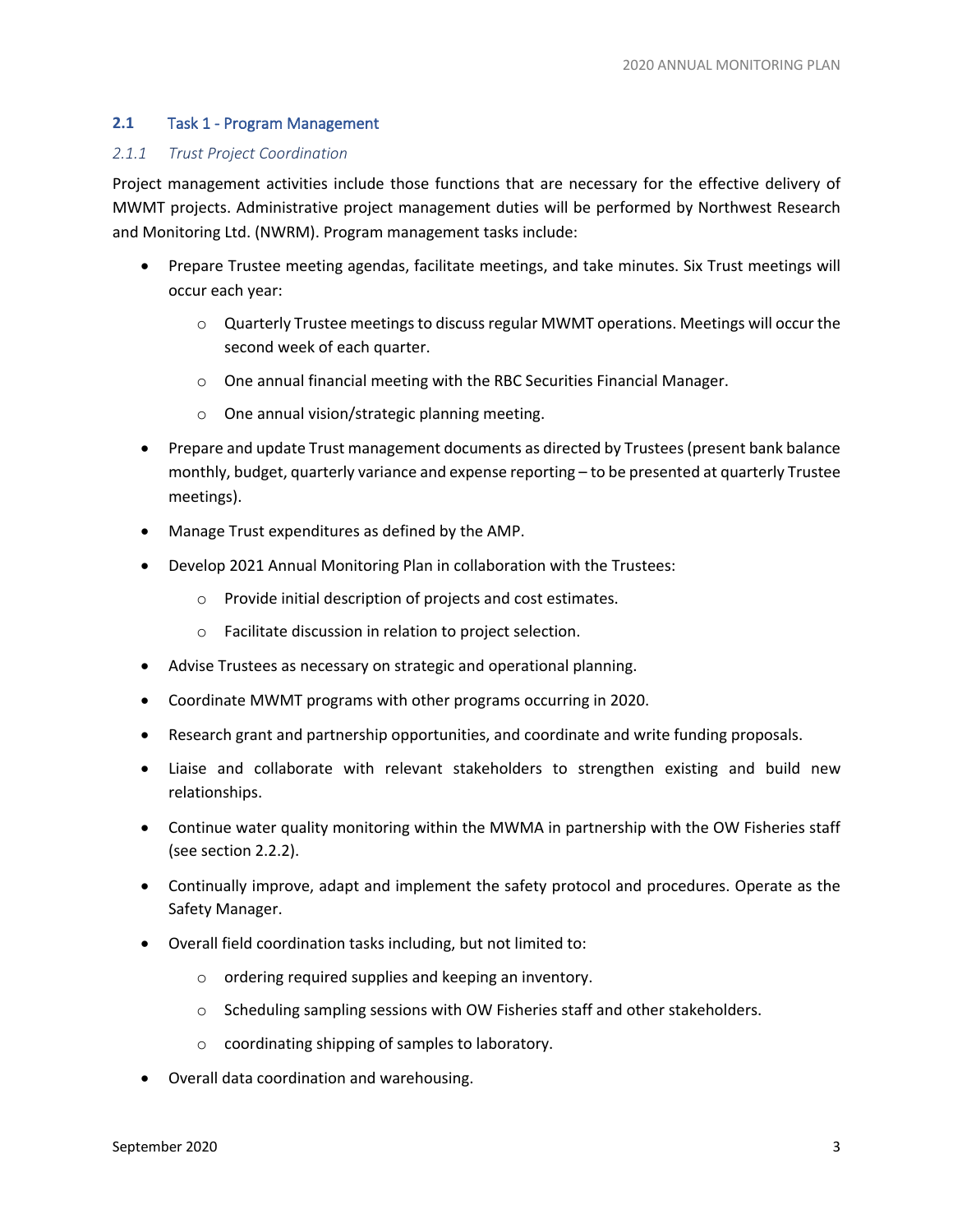#### **2.2** Task 2 – Agreement Monitoring

As mentioned in Section 1.2 above, one of the purposes of the MWMT is to monitor the implementation and the effectiveness of any British Columbia/Wet'suwet'en government-to-government agreements, and related natural resources management activities, plans, and policies in the Morice Water Management Area (the "Morice Plans").

The objective of this task is to conduct land use scoping within MWMA and the budget for this task is \$3,000. If future funding becomes available, the Trust would like to increase the work on agreement monitoring task.

#### **2.3** Task 3 – Field Programs

The 2020 field programs align with the Water Quality, Water Quantity, and Fish and Habitat Productivity Core Values.

#### *2.3.1 Program Advisor*

The Program Advisor will assist NWRM in:

- Planning field programs.
- Filling in as a backup field crewperson when required.
- Providing technical advice, such as, but not limited to:
	- o General technical reviews.
	- $\circ$  Annually reviewing all MWMA/MWMT literature and supporting documents and updating as necessary.
	- o Ensuring project objectives and goals are being pursued and/or achieved.
	- o Ensuring all data and procedures are up to provincial standards.
	- $\circ$  Adaptively managing the program to respond to varying water quality data, budget, and stakeholder influences.

#### *2.3.2 Water Quality*

The focus of the 2020 water quality program will be to collect additional data via 5-in-30 day summer low flow period monitoring at least three sites (Gosnell, Shea and Crystal creek sites) in the MWMA. The field sampling will be conducted by OW Fisheries technicians.

Potential data gaps were identified in the existing water quality dataset and the 2020 program aims to fill those gaps by sampling at only three of the eight 5-in-30 sites. The additional data will aid in the completion of the formal assessment report that will be submitted to Ministry of Environment and Climate Change Strategy (ENV) as part of the process for developing Water Quality Objectives (WQO's) for the MWMA.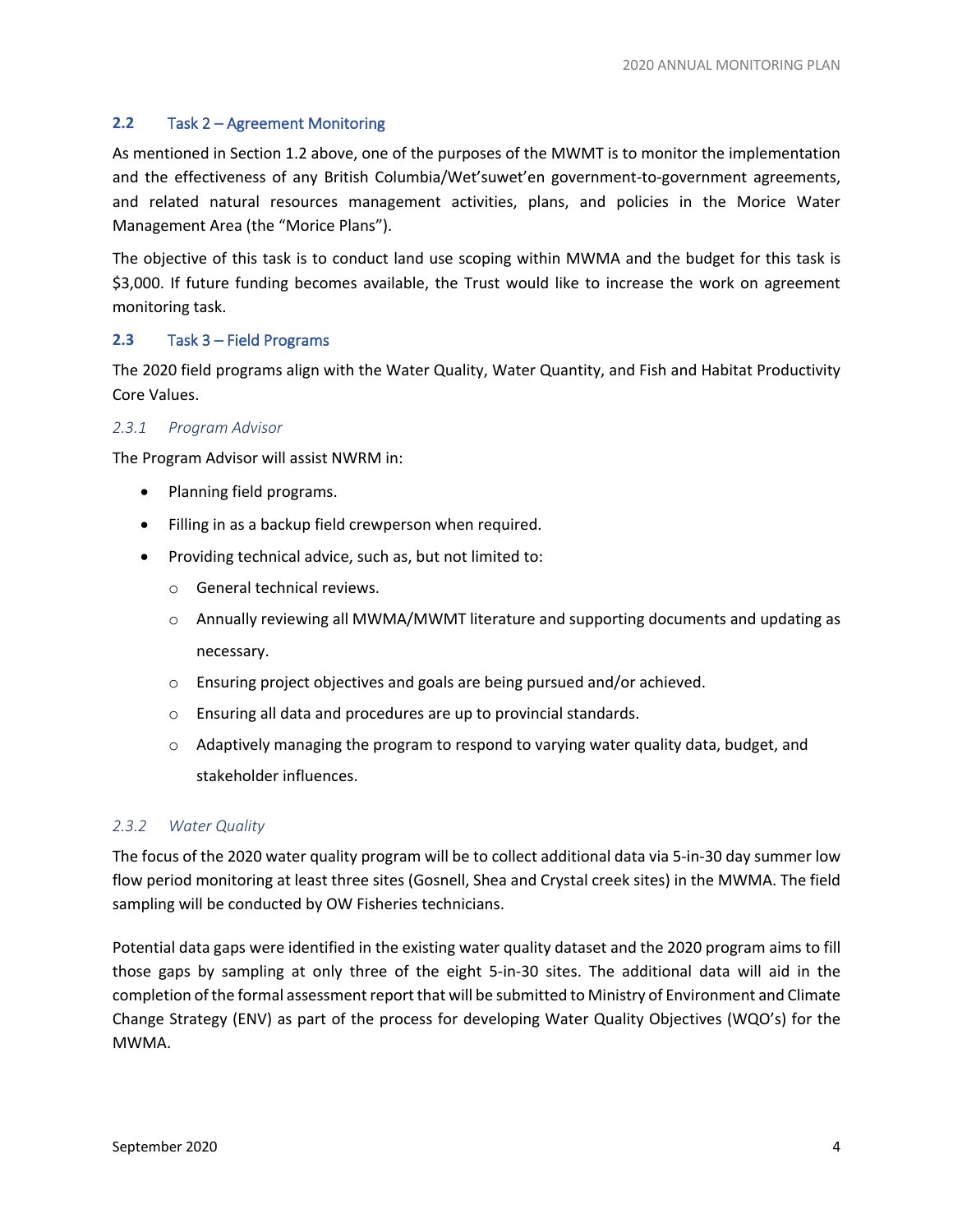#### *2.3.3 Water Quantity*

The water quantity (hydrology) program will involve monitoring both stage and discharge throughout 2020 / 2021. Stage is measured continuously by the pressure logger that was installed with the hydrology station in 2019; while discharge is measured through a series of field trips and discrete field measurements. The International Standards Organization (ISO) recommends that 10-15 discharge measurements are captured, throughout the natural range of flows including low, mid, and high flows, in order to build a robust rating curve (ISO, 2011).

A rating curve is the relationship between water surface elevation (stage) and the stream volume (discharge). This is a dynamic relationship that reflects the shape of the stream in two-dimensions. A rating curve is used to convert continuous stage data, that is collected by the hydrology station (pressure logger), into stream discharge (hydrograph). Depending on the rigor of the hydrology program, development of a rating curve usually takes one to three years.

In an effort to expedite rating curve development for the two MWMT hydrology stations, there will be a focused effort to characterize mid to high flows across the 2020 spring freshet. As high flows are often the most difficult to capture, an acoustic doppler current profiler (ADCP) will be used during the spring freshet to efficiently accomplish this task. This focused effort will produce between 5-9 (of the 10-15) of the rating points (stage-discharge measurements) in the first spring. With 5-9 high flow rating points and 2-4 flow low flow rating points in the first year, the rating curve may be robust enough to develop a preliminary hydrograph after the first year of monitoring.

#### *2.3.4 Fish and Habitat Productivity*

The Core Value of Fish and Habitat Productivity will be addressed with a program to initiate characterization the current distribution of sockeye salmon in Wet'suwet'en traditional territory, including the upper Bulkley River and tributaries of the Morice River, and catalogue potentially extirpated populations. This work will involve visiting spawning grounds and nursey lakes of each of these populations. Water samples for eDNA analysis will be collected at each site and fresh tissue samples using non-invasive live techniques will be obtained when fish are present. Such information can be used to quantify fisheries interceptions, and for monitoring these populations in the Skeena Tyee Test Fishery, as well as assess the potential for strategic re-introduction programs of potentially extirpated populations.

#### **2.4** Task 4 – Data Management & Reporting

The data management and reporting task aligns with the Information Sharing Core Value.

#### *2.4.1 Annual Data Management*

Survey data will be scanned, uploaded and organized to a secure cloud-based project management platform after each survey. Data will be processed and managed through standard QA/QC procedures.

We will adopt a standardized approach to long term data archiving, analysis, interpretation and reporting. Templates will be developed for data compilation and reporting and will include provisions that address dealing with an evolving monitoring program.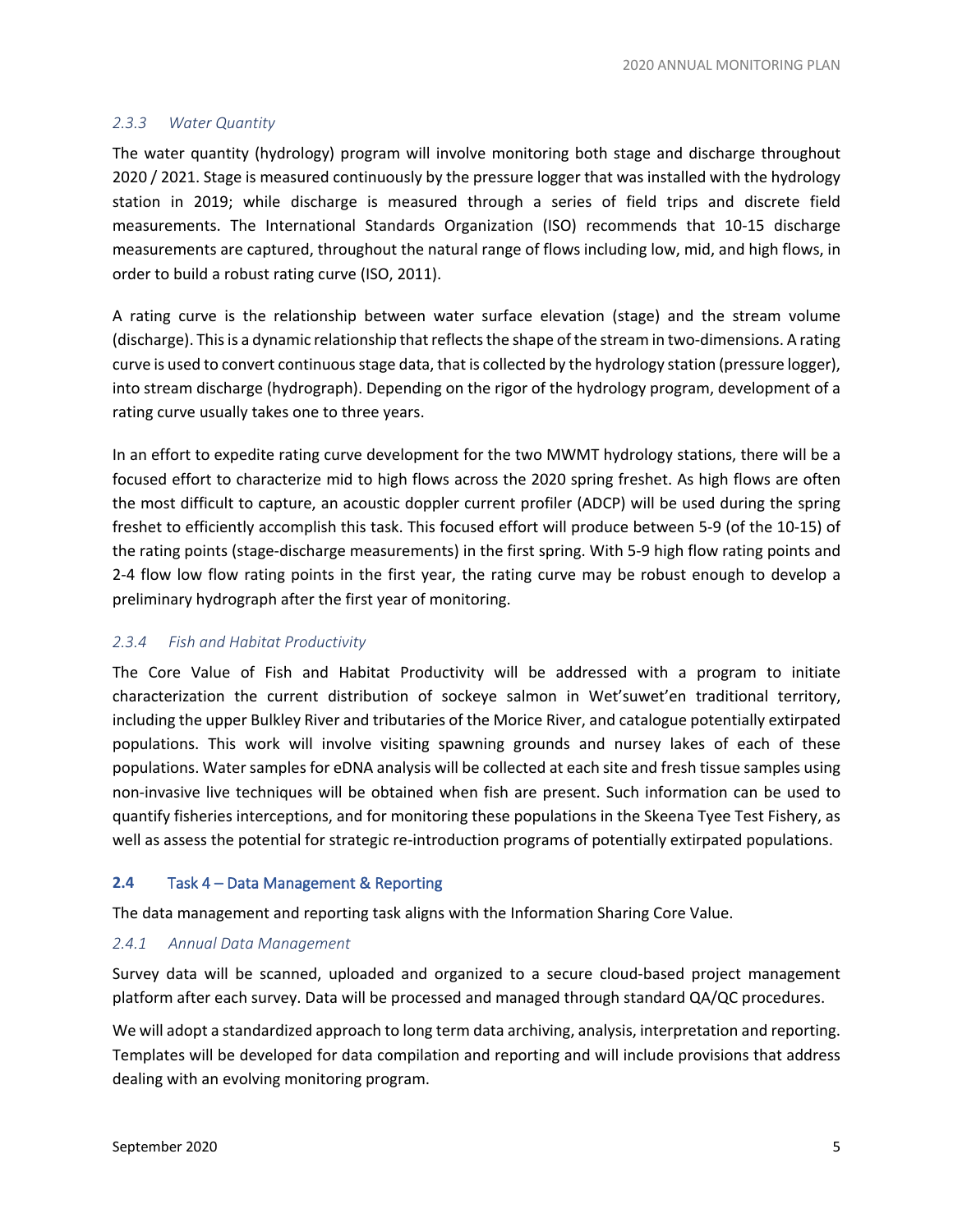#### *2.4.2 Reporting*

#### **Glacier Change Work**

The glacier change work the Trust has embarked on with Skeena Fisheries Commission (SFC) and Coast Mountain College (CMC) is divided into three "Work Points" which will lead to having projections to 2100 of the evolution of meltwater flows primarily to the Atna / Morice lake drainage and the Nanika drainage, and secondarily to other main tributary drainages to the Morice River. The three Work Points are:

- 1. Watershed Morphometry spatial analysis of elevation, hypsometry, slope, aspect, and landcover characteristics related to the watershed. Deliverables include morphometric data for each sub-basin, all spatial data layers produced and a short report synthesizing the methods and results.
- 2. Current Glacier Inventory complete a current (based on most recent, useable Landsat 8 imagery) glacier inventory of all glaciers within watershed detailed in Work Point 1. Deliverables include complete, current morphometric data for all glaciers in watersheds of concern, all spatial data layers produced and a short report synthesizing methods and results. Anticipated delivery date: October 2020.
- 3. Glacier Change to 2100 Modeled changes in glacier extent and meltwater contributions of watersheds of concern as defined in Work Point 1. Deliverables include projected glacier extent and meltwater contributions, and a report detailing methods and results. Anticipated delivery date: March 2021.

Within the 2019 AMP budget Work Point 1 (Watershed Morphometry) was completed and Work Point 2 (Current Glacier Inventory) was initiated. As the CMC Researcher and students are proceeding with the SFC portion of the remaining work this year, it makes sense to continue the MWMT portion of the work concurrently. Completing the work for the Upper Morice drainages concurrently with the work for the other drainages being paid for by the SFC, will allow the Trust to plan an additional multidisciplinary phase together with SFC. This phase will combine the flow predictions to 2100 with other physical, chemical and biological data to produce valuable information about how Sockeye and other salmon species in these drainages are likely to fare as headwater glaciers continue to retreat over the coming decades. This kind of information is key to making durable decisions in the context of Sockeye Recovery Planning, and other related work (e.g. potential Water Sustainability Act planning pilot).

The 2020 AMP budget amount of \$5,000 for the continued glacier change work will allow for CMC to complete Workpoint 2 and Workpoint 3.

#### **Annual Summary Memos**

Annual summary memos with survey results will be prepared and distributed to the Trustees and stakeholders by end of February 2021. The water quality and the hydrology summary reports will include: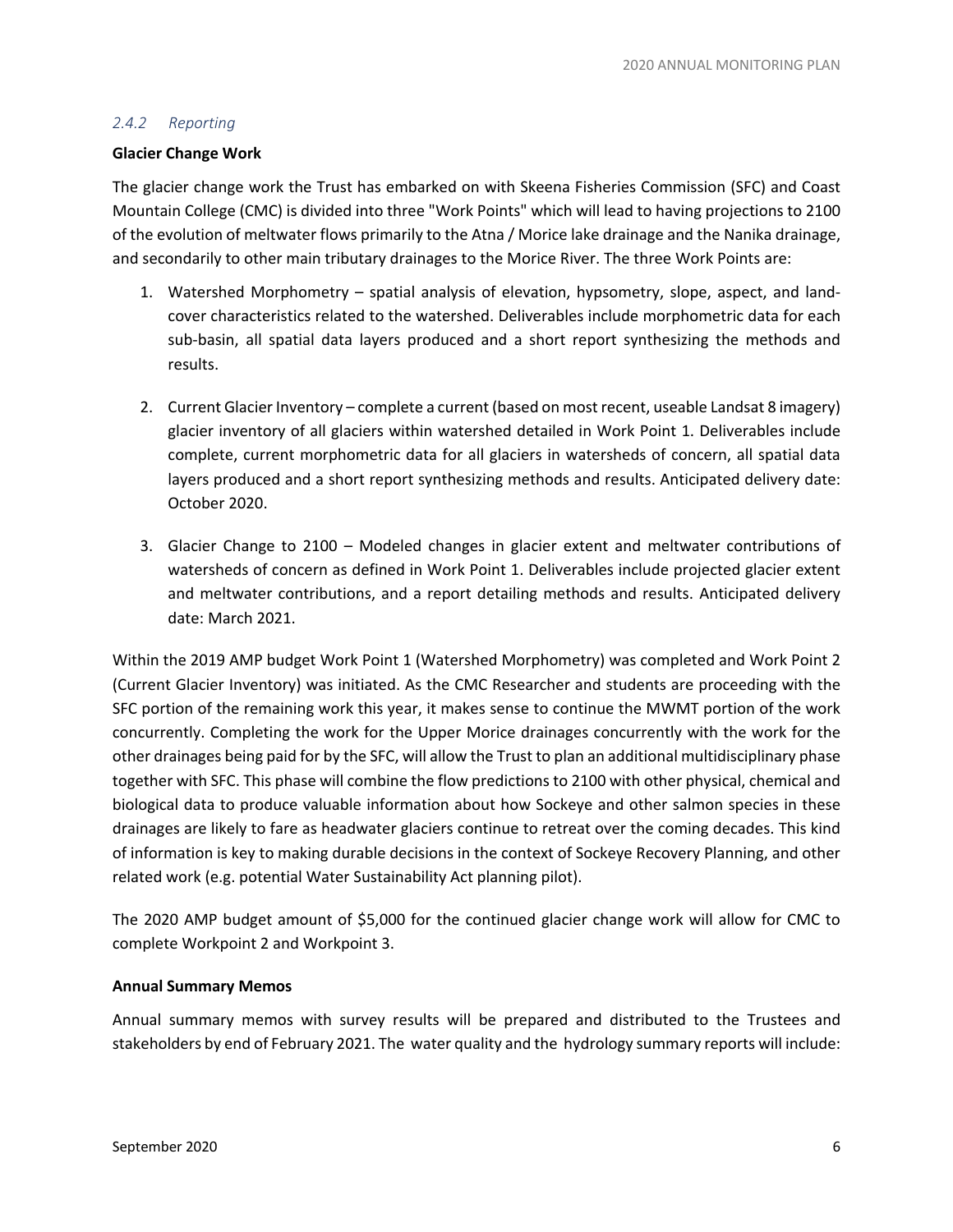- Descriptions of monitoring activities.
- Maps (showing where monitoring activities have taken place).
- Data analysis and interpretations using standard templates.
- Raw data appended.

#### **Water Quality Formal Assessment Report**

In support of the development of WQO's for the MWMA, a formal assessment report for water quality will be submitted to ENV by end of February 2021.

#### **Annual Monitoring Report**

A brief MWMT Annual Monitoring Report will be prepared that summarizes the activities / field programs completed and will explain any deviations from the activities described in the AMP (as needed). The field program summary reports will be appended to this brief report. The MWMT annual report will be submitted to the Trustees and stakeholders by end of March 2021.

#### **2.5** Task 5 – Communication and Extension

#### *2.5.1 Website Maintenance*

The MWMT website will be updated in 2020. This will include a revamp of the existing site and a change in platforms to allow for the website to be updated internally. It is important that the MWMT maintains an updated and current website to meet the obligations towards the extension of our research, and to better communicate our results.

#### *2.5.2 Charity Accounting Set-up*

It is anticipated that Canada Revenue Agency will approve the registration of MWMT as a charity by May 2020. Charitable status requires regular reporting, meetings and filings with CRA that will modestly increase our annual expenditures and time has been included in the 2020 annual budget to reflect this.

#### **2.6** Contingency

#### *2.6.1 Bulkley Valley Research Centre Fee for Service*

A contingency in the amount of \$6,500 has been included in the 2020 budget to cover Bulkley Valley Research Centre (BVRC) fees. The contingency amount is scalable and is dependent on when charity status is granted. The \$6,500 assumes another full year of paying BVRC services and is a conservative annual estimate based on previous BVRC billing which have been between \$5,000 and \$10,000 annually (fee-forservice) for the administration tasks associated with paying MWMT invoices.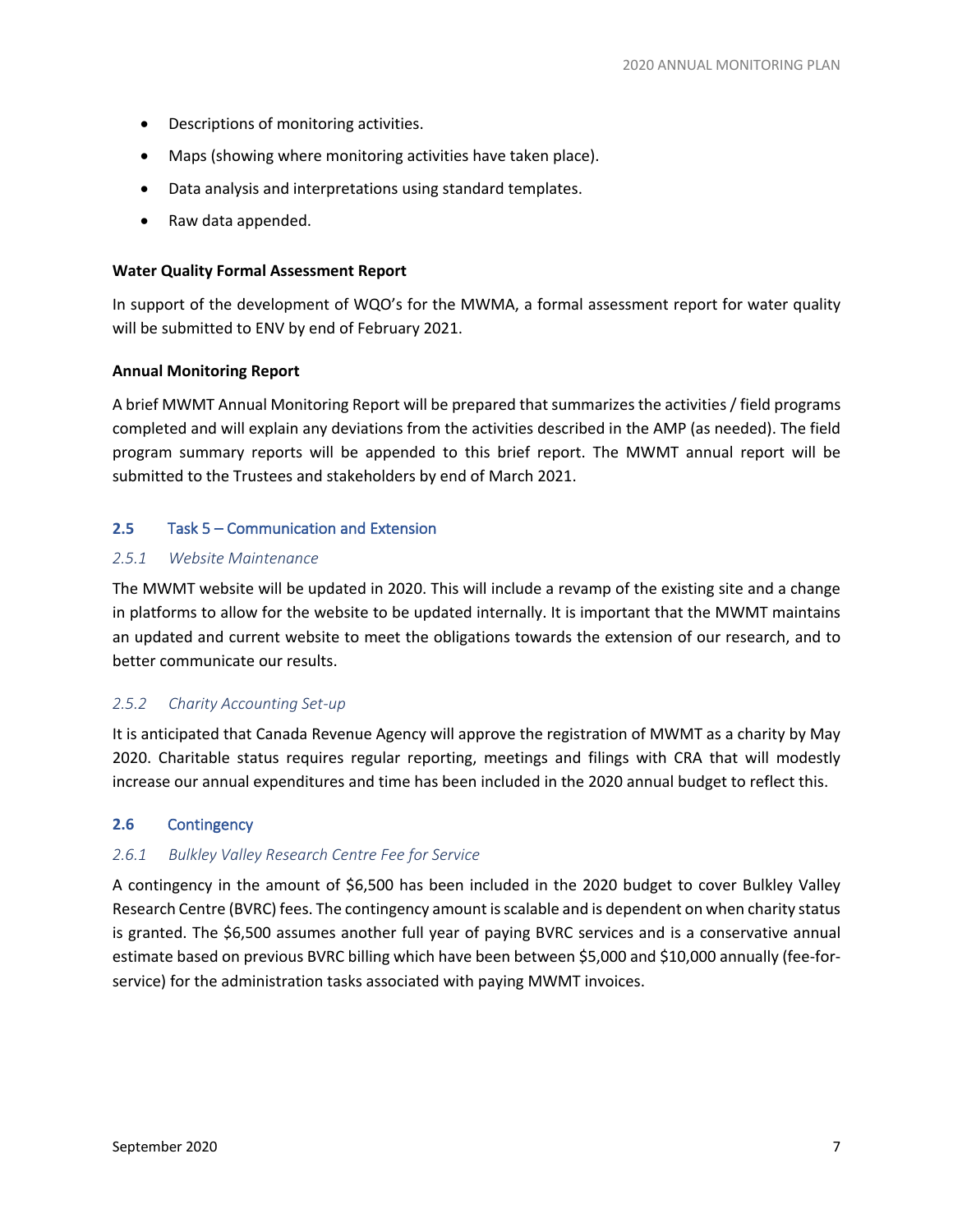# **3.0 BUDGET**

Funding for the 2020 Annual Monitoring Program is provided by the MWMT Revenue Trust Account and external agencies (i.e., ENV) The budget provided below in **Table 1** is based on high end projections for the field work and some programs may cost less.

| <b>Tasks</b>                                                                                                                                                                                                |  | Cost         |  |  |  |  |  |
|-------------------------------------------------------------------------------------------------------------------------------------------------------------------------------------------------------------|--|--------------|--|--|--|--|--|
| <b>Task 1 Program Management</b>                                                                                                                                                                            |  |              |  |  |  |  |  |
| Trust project coordination                                                                                                                                                                                  |  | \$15,000.00  |  |  |  |  |  |
| <b>Task 2 Agreement Monitoring</b>                                                                                                                                                                          |  |              |  |  |  |  |  |
| Land use scoping                                                                                                                                                                                            |  | \$3,000.00   |  |  |  |  |  |
| <b>Task 3 Field Programs</b>                                                                                                                                                                                |  |              |  |  |  |  |  |
| Program Advisor                                                                                                                                                                                             |  | \$4,000.00   |  |  |  |  |  |
| Water Quality - MWMA water quality monitoring (5-in-30 summer low flow) at three sites*                                                                                                                     |  | \$19,000.00  |  |  |  |  |  |
| Hydrology - hydrometric rating curve                                                                                                                                                                        |  | \$25,000.00  |  |  |  |  |  |
| Fish and Habitat Productivity - Characterize the current distribution of sockeye salmon in<br>Wet'suwet'en traditional, territory, and catalogue potentially extirpated populations<br>(includes reporting) |  | \$10,000.00  |  |  |  |  |  |
| <b>Task 4 Data Management &amp; Reporting</b>                                                                                                                                                               |  |              |  |  |  |  |  |
| Annual data management (data entry, compilation, formatting, QA/QC)                                                                                                                                         |  | \$5,000.00   |  |  |  |  |  |
| <b>Glacier Change Work Points</b>                                                                                                                                                                           |  | \$5,000.00   |  |  |  |  |  |
| Water Quality Assessment Report*                                                                                                                                                                            |  | \$5,000.00   |  |  |  |  |  |
| <b>Annual Summary Reports:</b><br>1) Water Quality summary memo;<br>2) Hydrology summary memo;<br>3) MWMT Annual Monitoring Report                                                                          |  | \$5,000.00   |  |  |  |  |  |
| <b>Task 5 Communication and Extension</b>                                                                                                                                                                   |  |              |  |  |  |  |  |
| Website maintenance                                                                                                                                                                                         |  | \$2,000.00   |  |  |  |  |  |
| Charity accounting set-up                                                                                                                                                                                   |  | \$3,000.00   |  |  |  |  |  |
| Contingency                                                                                                                                                                                                 |  |              |  |  |  |  |  |
| Bulkley Valley Research Centre (BVRC) Fee for Service <sup>1</sup>                                                                                                                                          |  | \$6,500.00   |  |  |  |  |  |
| Sub-total                                                                                                                                                                                                   |  | \$107,500.00 |  |  |  |  |  |
| BC Ministry of Environment and Climate Change Strategy Funding Contribution *                                                                                                                               |  | (\$7,000.00) |  |  |  |  |  |
| Total                                                                                                                                                                                                       |  | \$100,500.00 |  |  |  |  |  |

#### **Table 1. Budget for the 2020 Annual Monitoring Program**

<sup>1</sup> BVRC contingency may not be required as CRA charity status is moving forward as of June 2020. This amount is scalable and is dependent on when charity status is granted. The \$6,500 assumes another full year of paying for BVRC services and is estimate based on previous annual BVRC billing.

<sup>\*</sup> BC MOE funding will be applied towards the Water Quality 5-in-30 laboratory analysis costs and preparation of the Water Quality Assessment Report.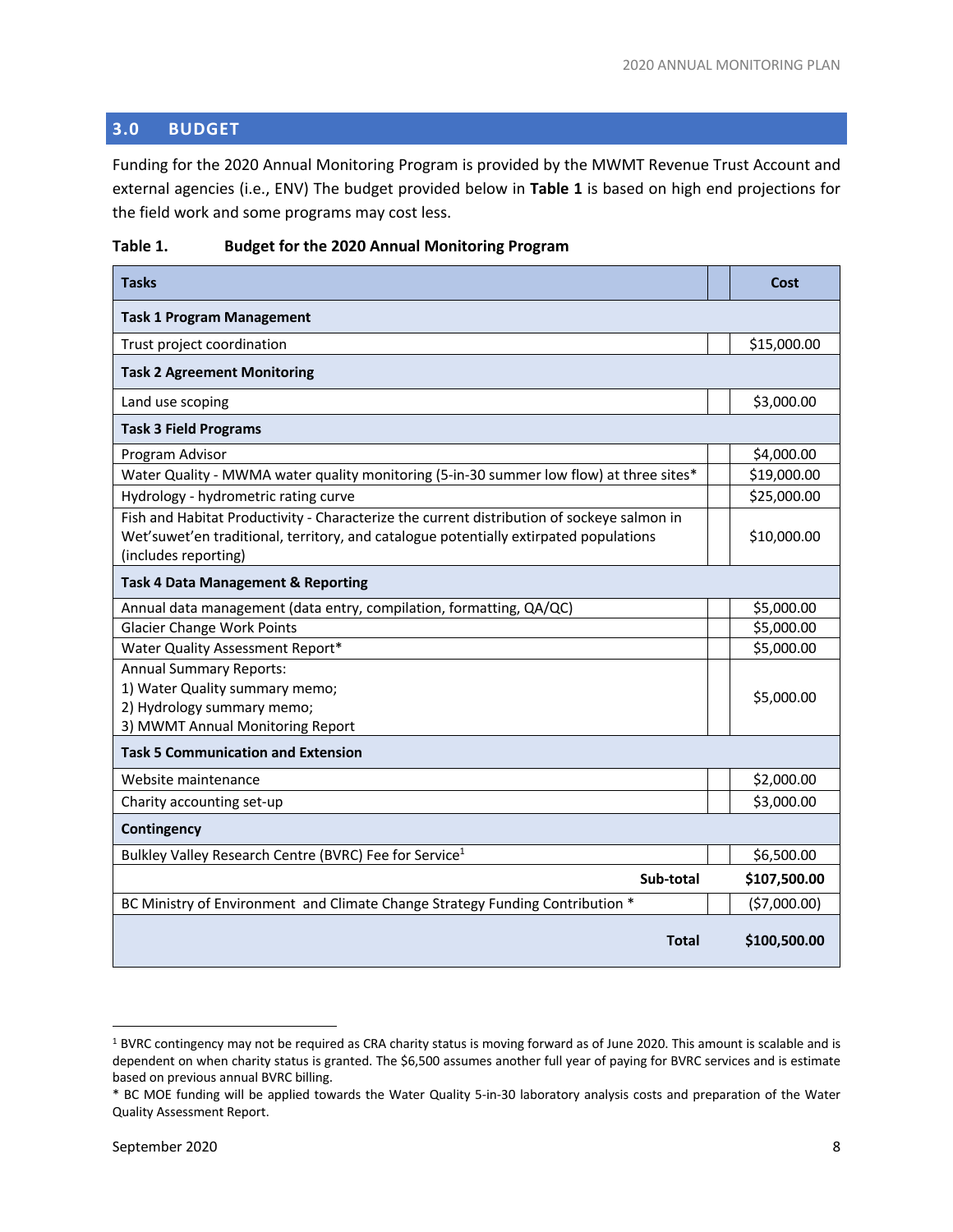# **4.0 SCHEDULE**

The following outlines the proposed schedule for the 2020 field monitoring program and associated reporting. The final field schedule would be developed in collaboration with the OW and we will make every effort to ensure the final schedule coordinates efficiently with the OW Field Fisheries staff availability.

|                                      | Q1 - 2020 |     |     | Q <sub>2</sub> |     |     | Q <sub>3</sub> |     |     | Q4  |     |            | Q1 - 2021 |     |     |
|--------------------------------------|-----------|-----|-----|----------------|-----|-----|----------------|-----|-----|-----|-----|------------|-----------|-----|-----|
|                                      | Jan       | Feb | Mar | Apr            | May | Jun | Jul            | Aug | Sep | Oct | Nov | <b>Dec</b> | Jan       | Feb | Mar |
| <b>Water Quality</b>                 |           |     |     |                |     |     |                |     |     |     |     |            |           |     |     |
| <b>Water Quantity</b><br>(hydrology) |           |     |     |                |     |     |                |     |     |     |     |            |           |     |     |
| Fish and<br>Habitat<br>Productivity  |           |     |     |                |     |     |                |     |     |     |     |            |           |     |     |
| Data<br>Management                   |           |     |     |                |     |     |                |     |     |     |     |            |           |     |     |
| Reporting                            |           |     |     |                |     |     |                |     |     |     |     |            |           |     |     |